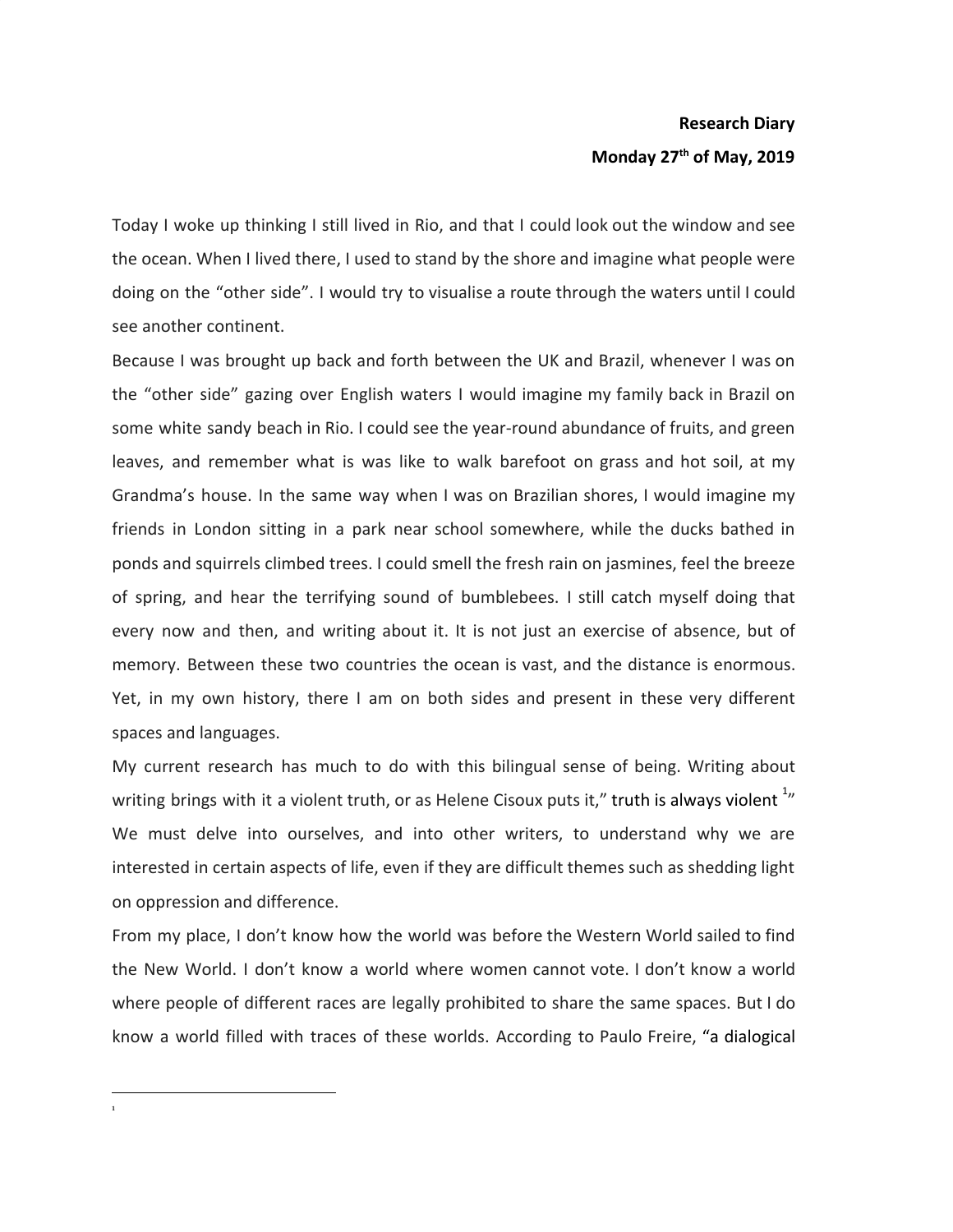encounter cannot take place between antagonists", so perhaps this is where we better understand there is no centre to culture, there is only difference.

This week was the European Elections, amidst a Brexit climate. I woke up to a text message from an Italian friend saying the far-right had won in Italy. Meanwhile, demonstrations are happening in Brazil, some of which were suggested by the president himself. Before I came back here to this screen I am typing on, I read articles, and watched videos on all these current affairs to try to make some sense of it. But I can't. All I can do is write about it. And as this process of writing unfolds, and I disappear, you become the owner my words. So, one might say we too are on opposite shores, but I think we are sharing an ocean. And if these shores, and borders, stereotypes and labels were supposed to bring any comfort to anyone, then why do they scar us just like the embroidering on Leticia Parente's foot?

2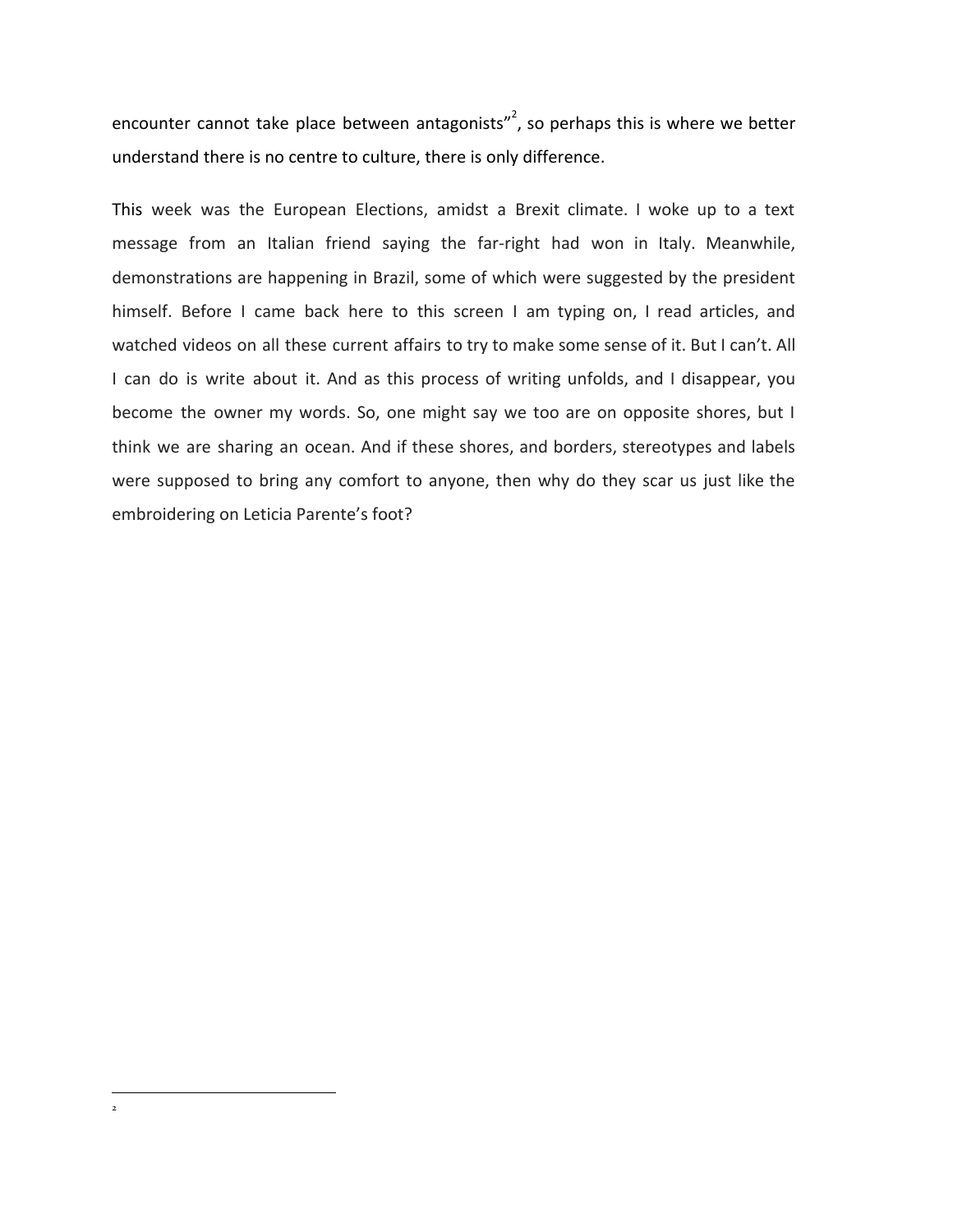## **December 21st 2018, Porto**

I have just arrived in Porto, Portugal to spend Christmas with my family. I am weary of discussing any politics at the moment. The elected president continues to spread his misogynist and homophobic remarks throughout daily life, and that seems to only normalize an oppressive discourse towards women and minorities. This is terribly unfortunate, considering all the struggle Brazil goes through to integrate such a diverse and post-colonial society. The structure of the Brazilian society can be depicted in the common household where different rooms (belonging to masters and servants) still establish relationships of hierarchy today. It is a society where the middle-class has maids, which in turn have maids themselves because they sleep at their bosses' house. That is because daily life still bears the traces of slavery, and the hierarchical dichotomy of the "Casa Grande e Senzala" still persists in the widely patriarchal society that is Brazil. This is why this kind of verbal endorsement from a head of state is highly prejudicial, and a great setback towards colonial days.

As my thoughts revolved around how this related to my research, I headed to the library near my parent's house in the Palacio de Cristal park. I was looking forward to going into a huge library full of books in Portuguese, instead of English for a change. Upon my arrival, I realised the Porto Municipal Gallery was in the same building, and the current exhibition called Transantiquity, included many Moving Images artworks.

This is part of the exhibition's statement: "The exhibition focuses on the relationship between the cultural, political and philosophical paradigms of Antiquity and the work of a group of artists whose practice explores ideas of political, personal and natural identity-building in various territories. (…) Simultaneously, the exhibition questions these Western canons, and proposes to analyse Antiquity in a global context, in which it has become indispensable to consider other discourses, philosophies and beliefs." How Synchronic! I thought.

But to my disappointment, yet not my surprise, there were no Brazilian artists included. Ana Mendieta was the only woman representing American/Latin American Culture. But if